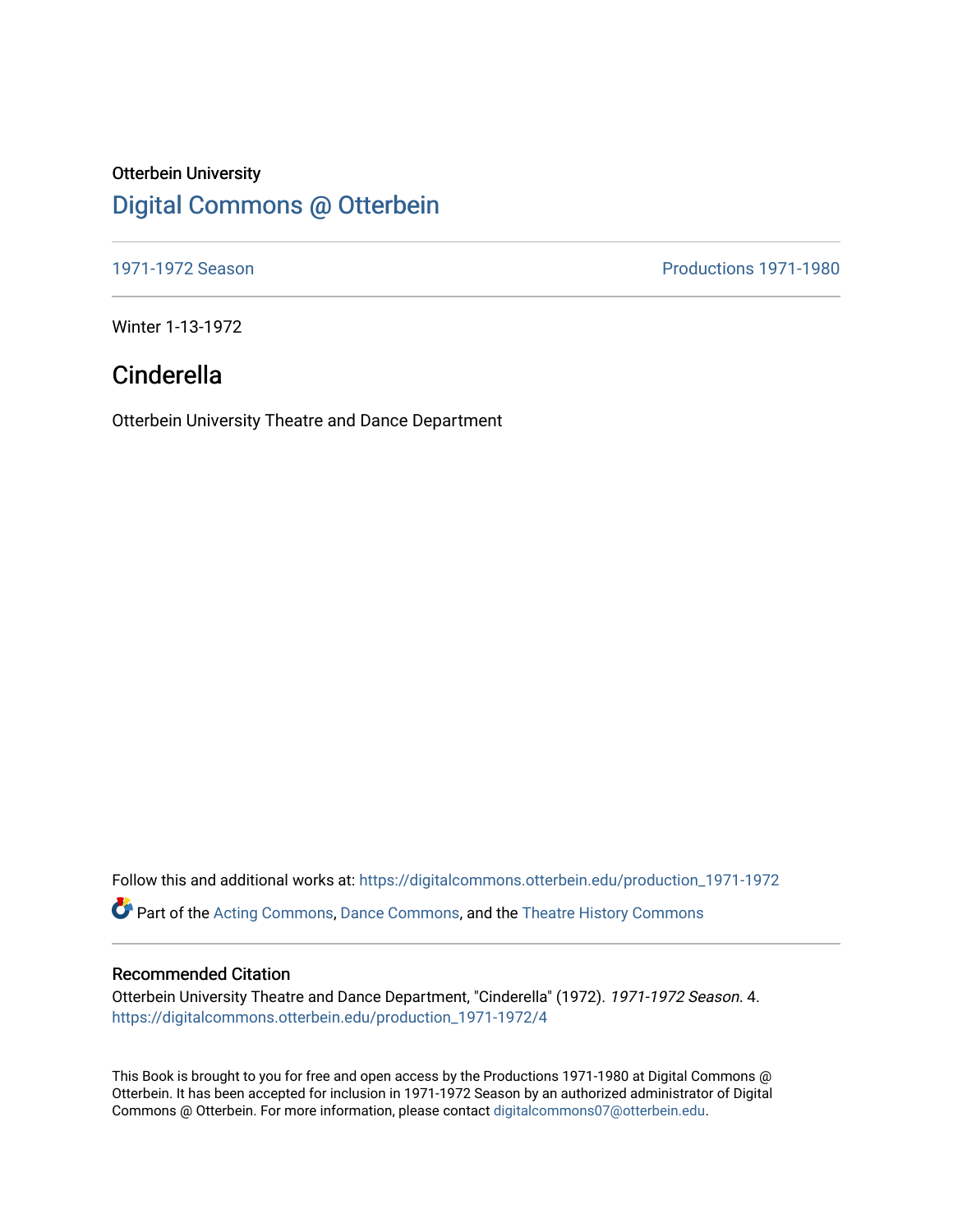

presents

·©

Thurs., Jan. 13, 7:30 p.m. Sat., Jan. 15, 10:30 a.m. & 1:30 p.m. Sun., Jan. 16, 2:00 p.m.

EREL,

 $\text{COMAN HALL}$  Tickets  $75e$  (Adults \$1.00)

Tickets available at Williams Restaurant anytime **Cowan Hall Box** Office open weekdays, 2 to 5 p.m., beginning Jan. 10 For reservations phone 882-3601 during box-office hours